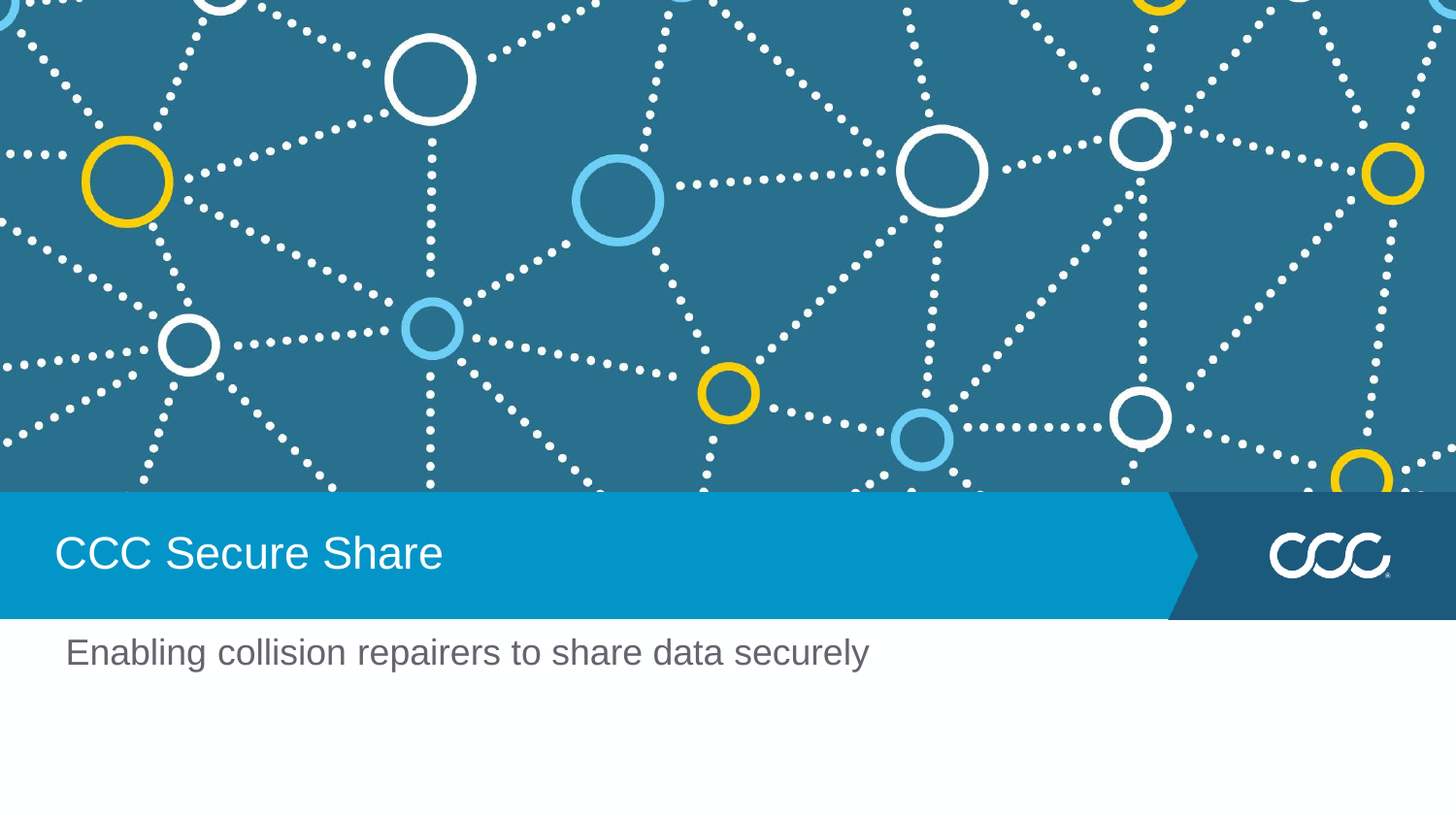# Why are we making this investment?

CCC.







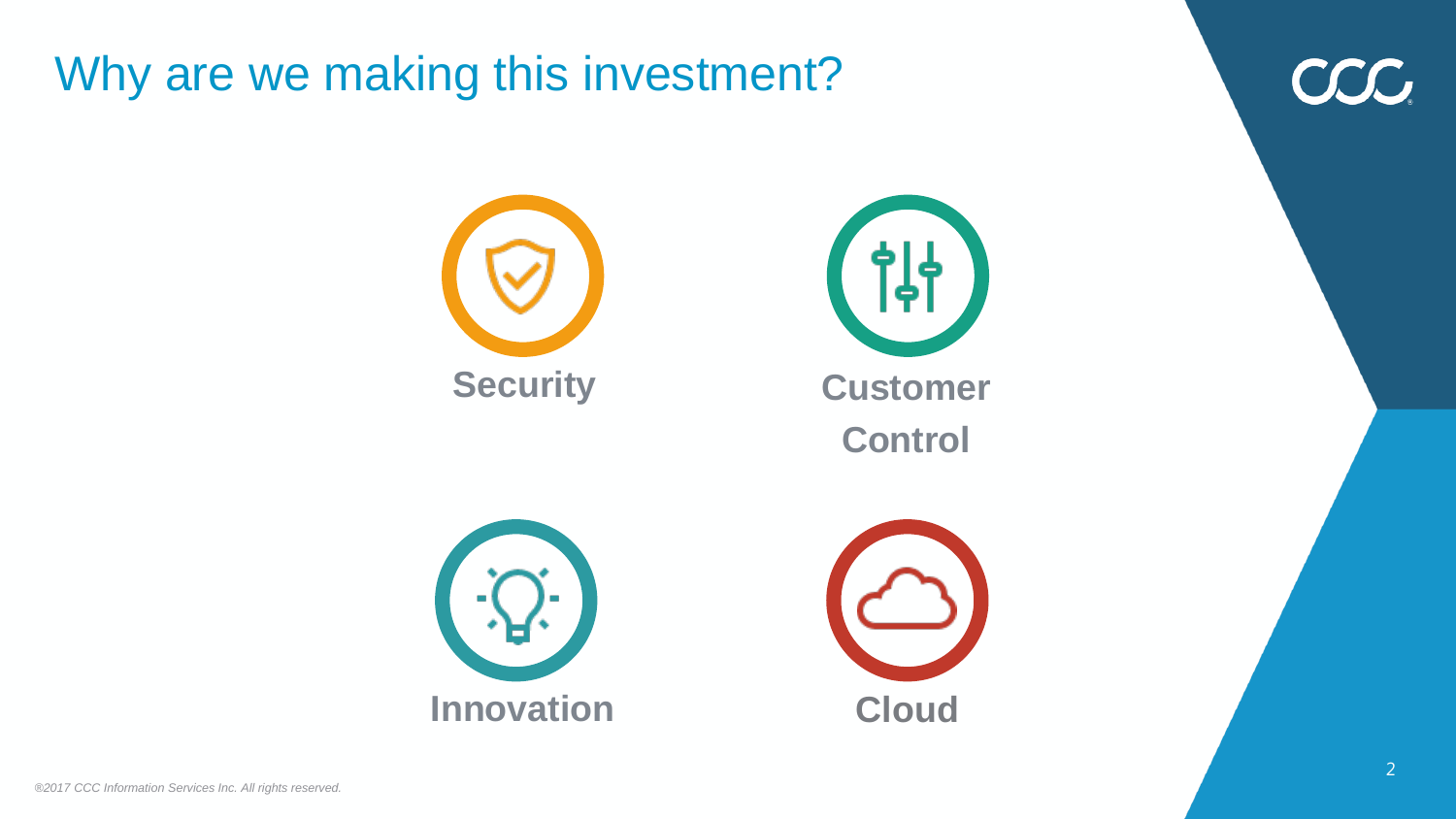

#### *®2017 CCC Information Services Inc. All rights reserved.*

3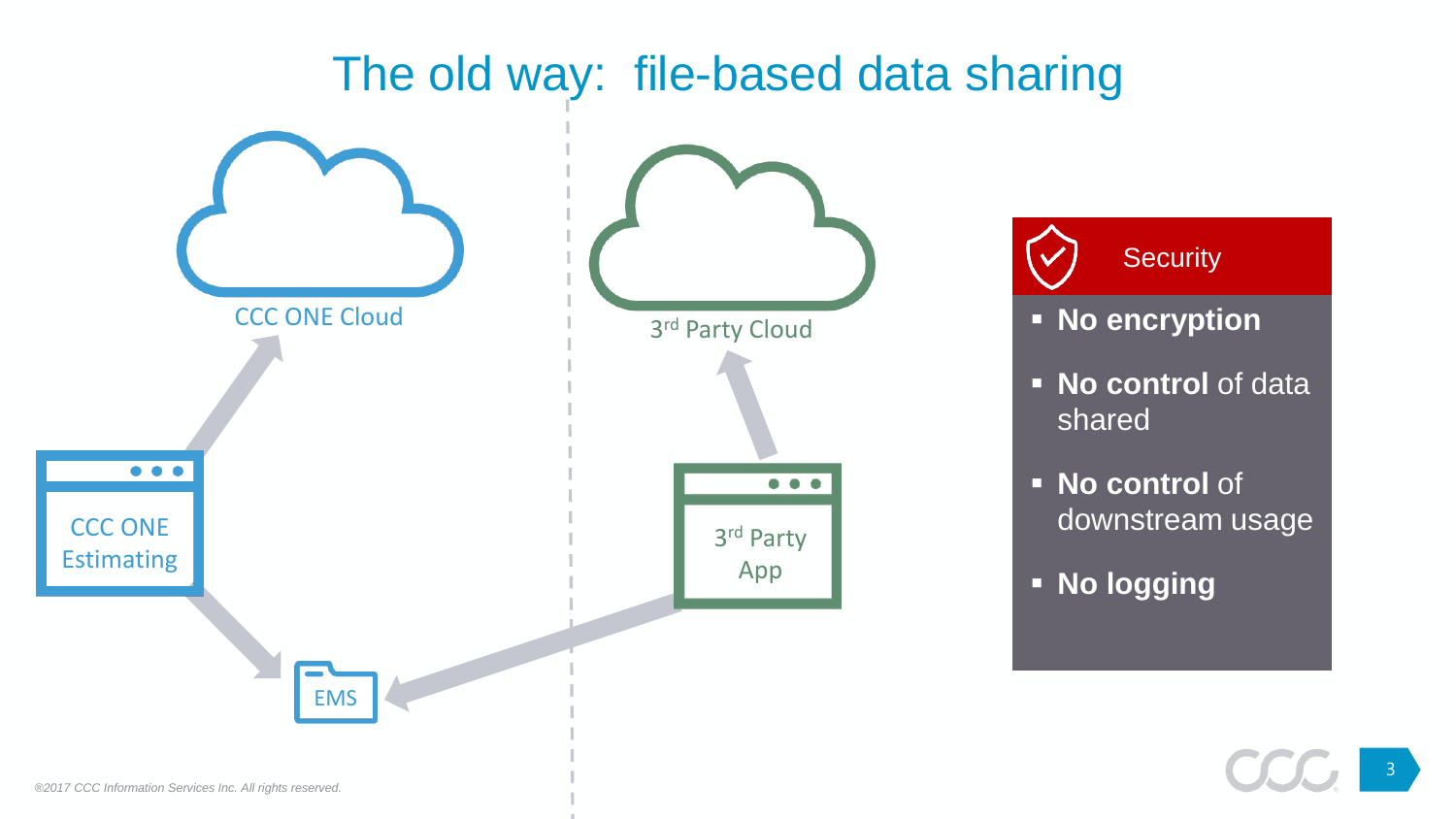# The liability of unsecured data

### **KUTV CARFAX story shows** importance of securing customer's data

By John Huetter on July 10, 2017

### **Ransomware attacks leave businesses and** insurers exposed

WannaCry has insurers evaluating damage and exposures. What lines of business will be responsible for coverage?

MAY 17, 2017 | BY PATRICIA L. HARMAN, PROPERTYCASUALTY360.COM

SHARE THIS STORY  $\blacksquare$  in  $\blacktriangleright$ 

### News / CARFAX

6 MONTHS AGO

Arkansas Body Shop Files Complaint with Attorney General over CARFAX Reporting Issue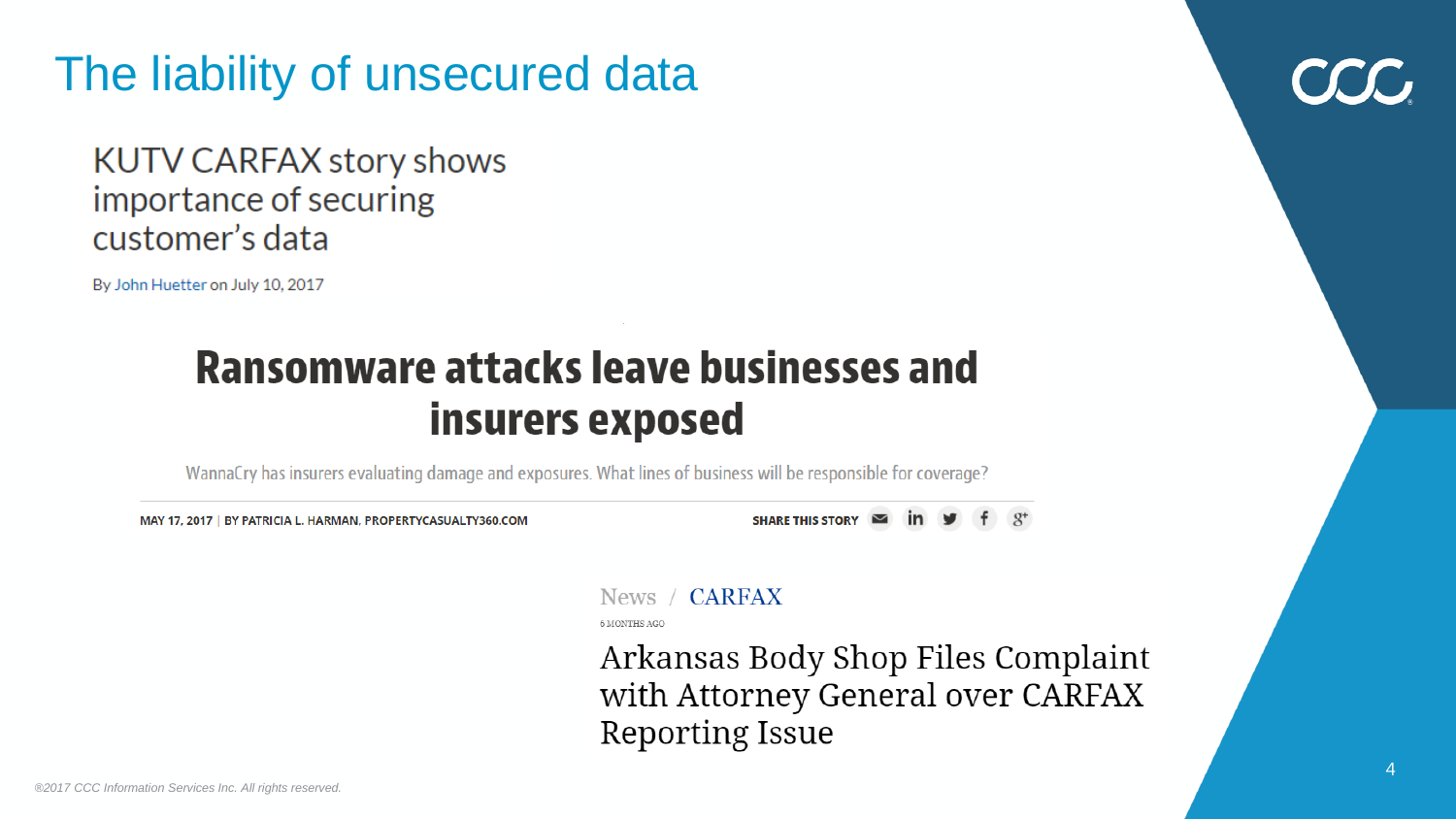# The *new* way: cloud-based data sharing

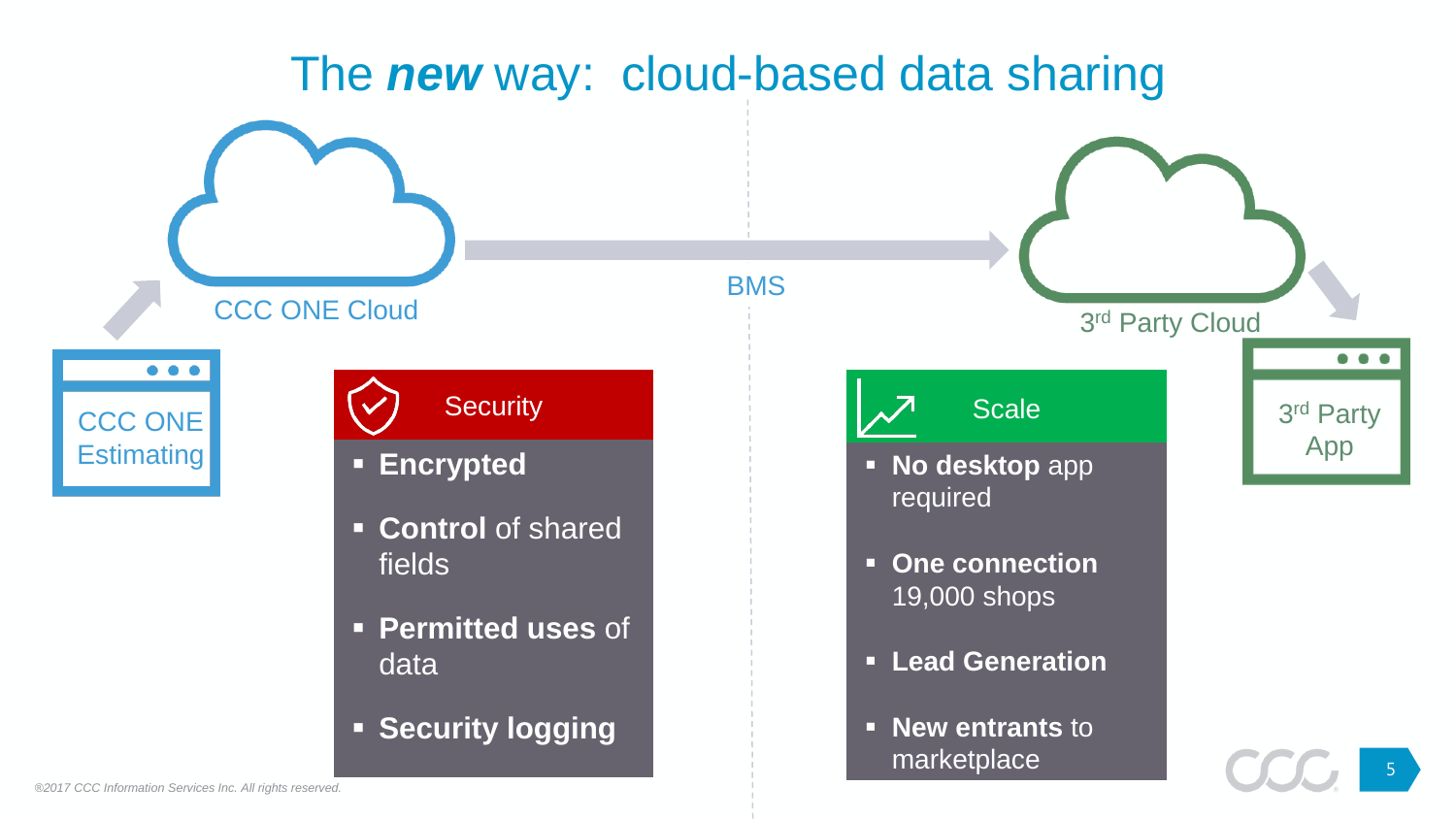# Simplifying data sharing for repairers and app providers

|                                                       | C △ B Secure   https://www.cccsecureshare.com/dashboard/application/88/details                                   |                                                                                                             |   |                         |                                     | ☆□□□  |
|-------------------------------------------------------|------------------------------------------------------------------------------------------------------------------|-------------------------------------------------------------------------------------------------------------|---|-------------------------|-------------------------------------|-------|
| SECURE<br>SHARE                                       |                                                                                                                  |                                                                                                             |   |                         | API Documents   Logout<br>Dashboard |       |
| <b>Alpha Application Provi</b><br>Alpha Shop Manage v | Alpha Shop Management                                                                                            |                                                                                                             |   | Body Shop Management Ø  |                                     |       |
| <b>App Details</b>                                    | <b>Change log</b>                                                                                                |                                                                                                             |   |                         |                                     |       |
| Environments                                          | Description                                                                                                      |                                                                                                             |   |                         |                                     |       |
| Customers                                             | <b>APP INFORMATION</b>                                                                                           |                                                                                                             |   | <b>APP SUPPORT</b>      |                                     | 0/500 |
| + Add App                                             | Status<br><b>Draft</b>                                                                                           | App ID<br>88                                                                                                |   | Support phone           | Support email                       |       |
|                                                       | Marketing URL                                                                                                    |                                                                                                             | Ø | <b>Support URL</b>      |                                     | 环     |
|                                                       | <b>FILTERS</b>                                                                                                   | Configure these filters to define the types of workfiles that you are willing to receive from repair shops. |   |                         |                                     |       |
|                                                       | Event Type<br>Payer Type<br>Insurance                                                                            |                                                                                                             |   |                         |                                     |       |
|                                                       |                                                                                                                  |                                                                                                             |   |                         |                                     |       |
|                                                       | <b>Workfile Save</b><br>✓<br><b>Estimate Locked</b><br>Manually Exported<br>$\checkmark$<br><b>Workfile Type</b> | Self Pay<br>✓<br><b>Insurance Company</b><br>✓<br>Fleet<br>✓<br>Warranty<br>✓<br>Internal<br>✓              | ✓ | All insurance companies |                                     |       |



### App Provider Suite **CCC ONE User Interface**

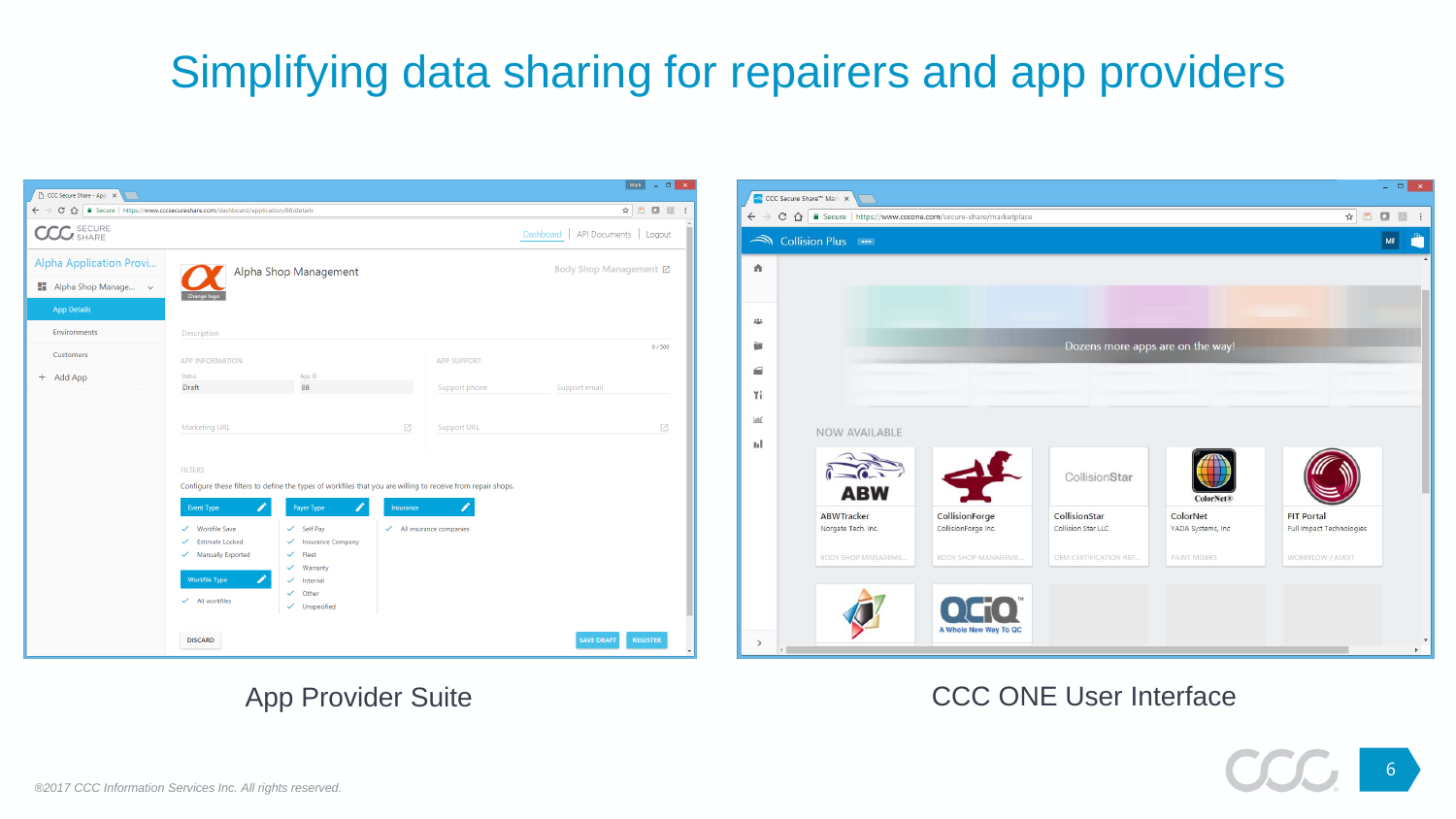**Single app**



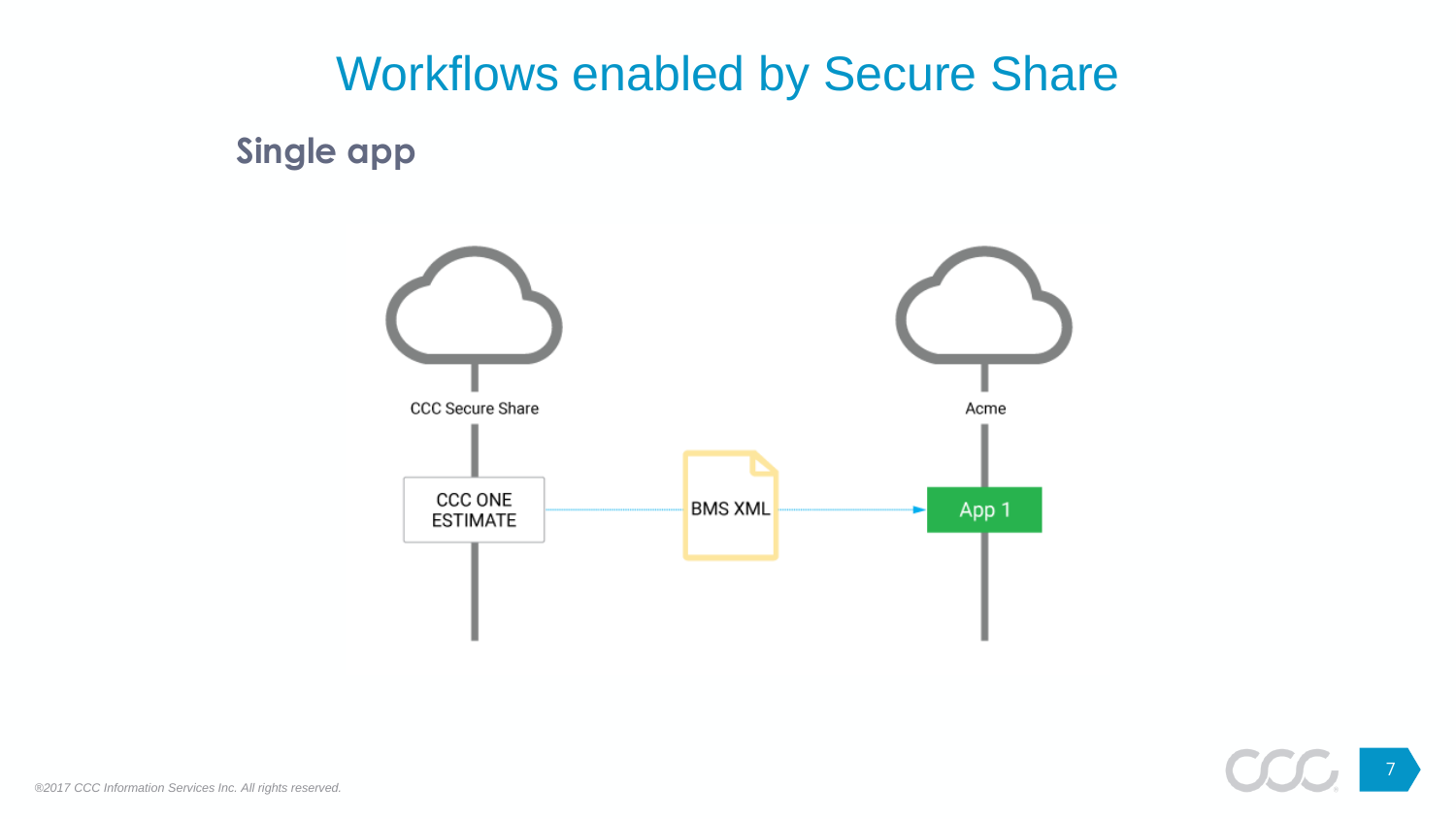### **Multiple apps same company**

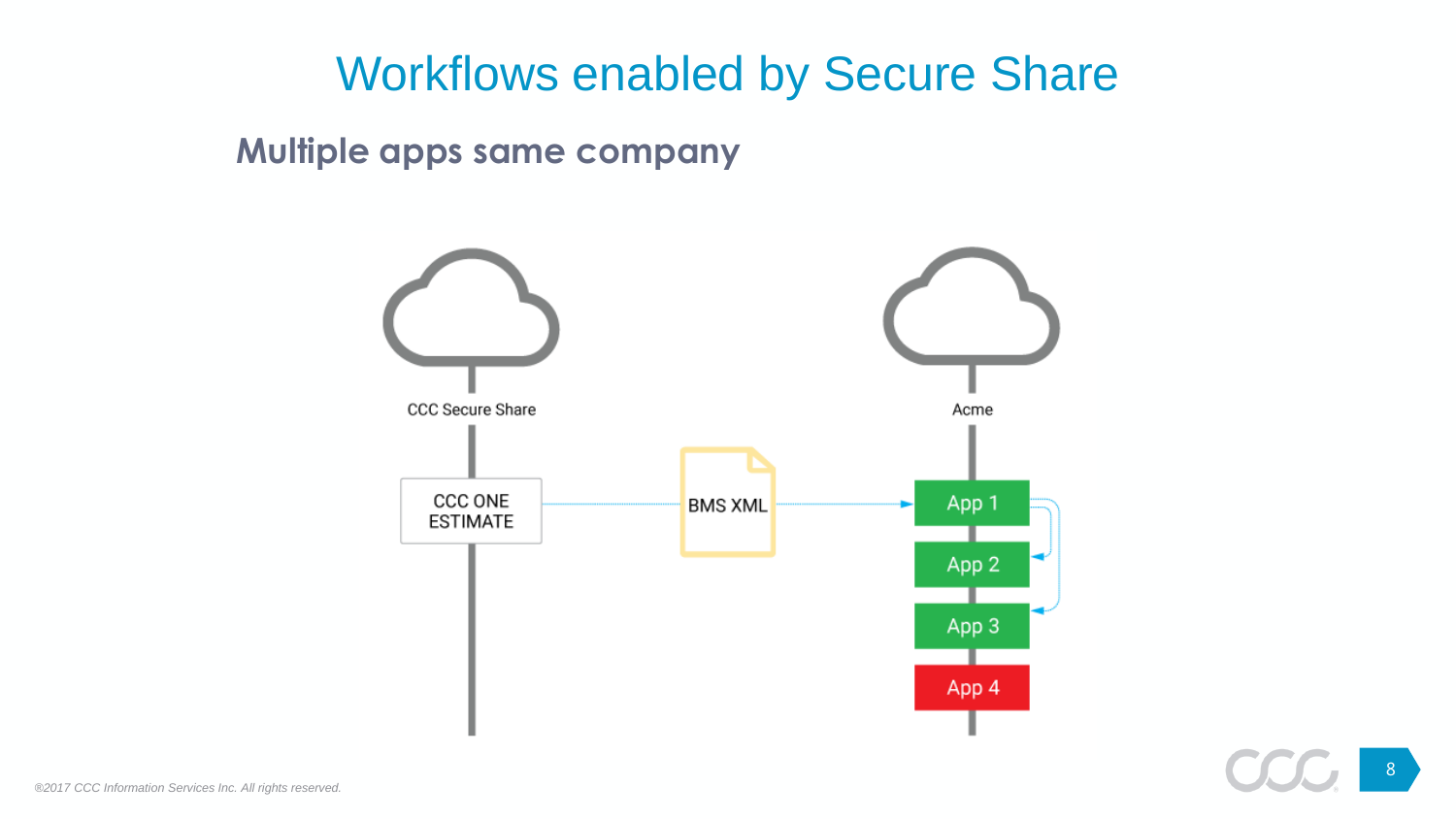### **Pass by reference**

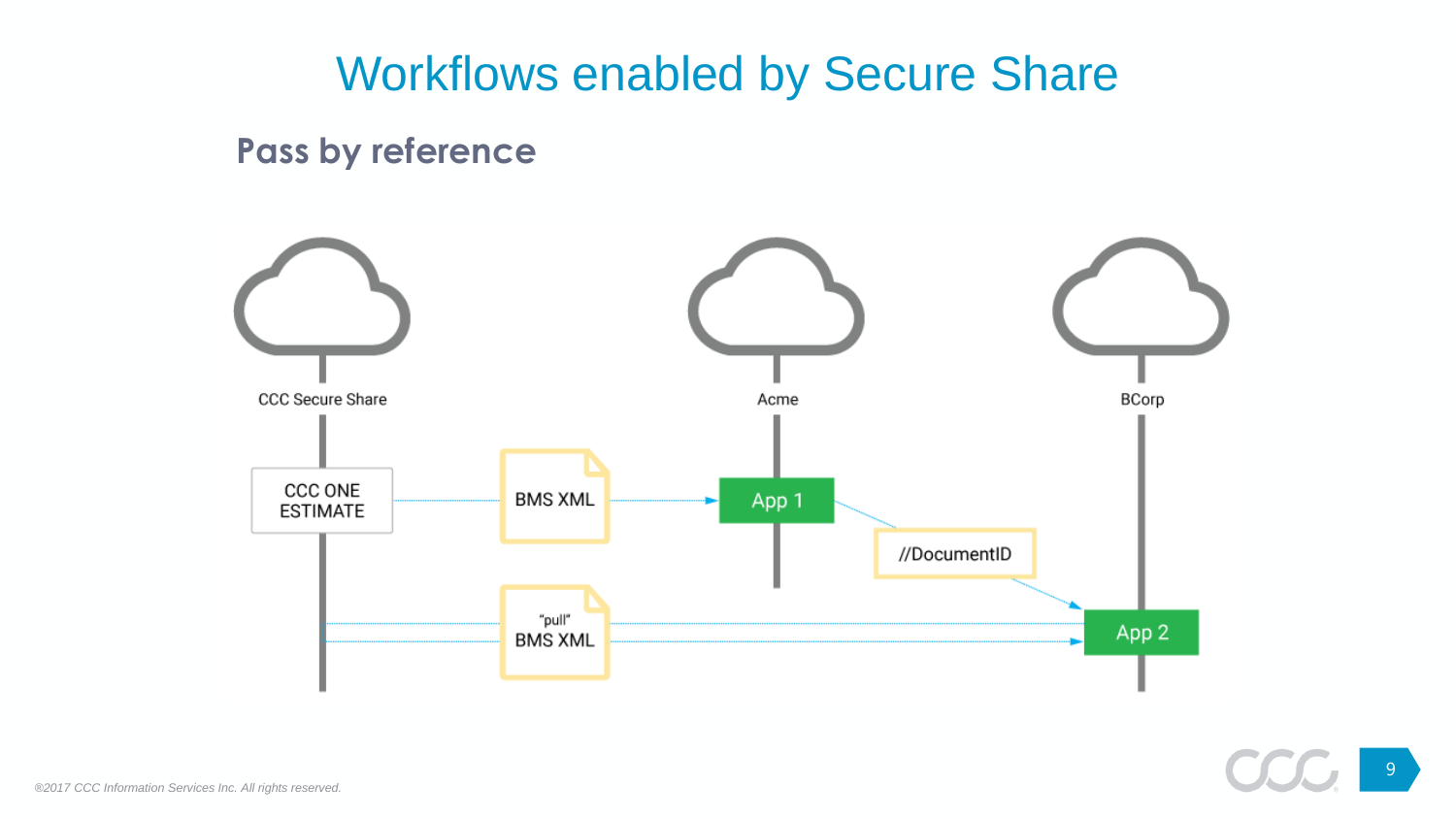### **Limited parts message**

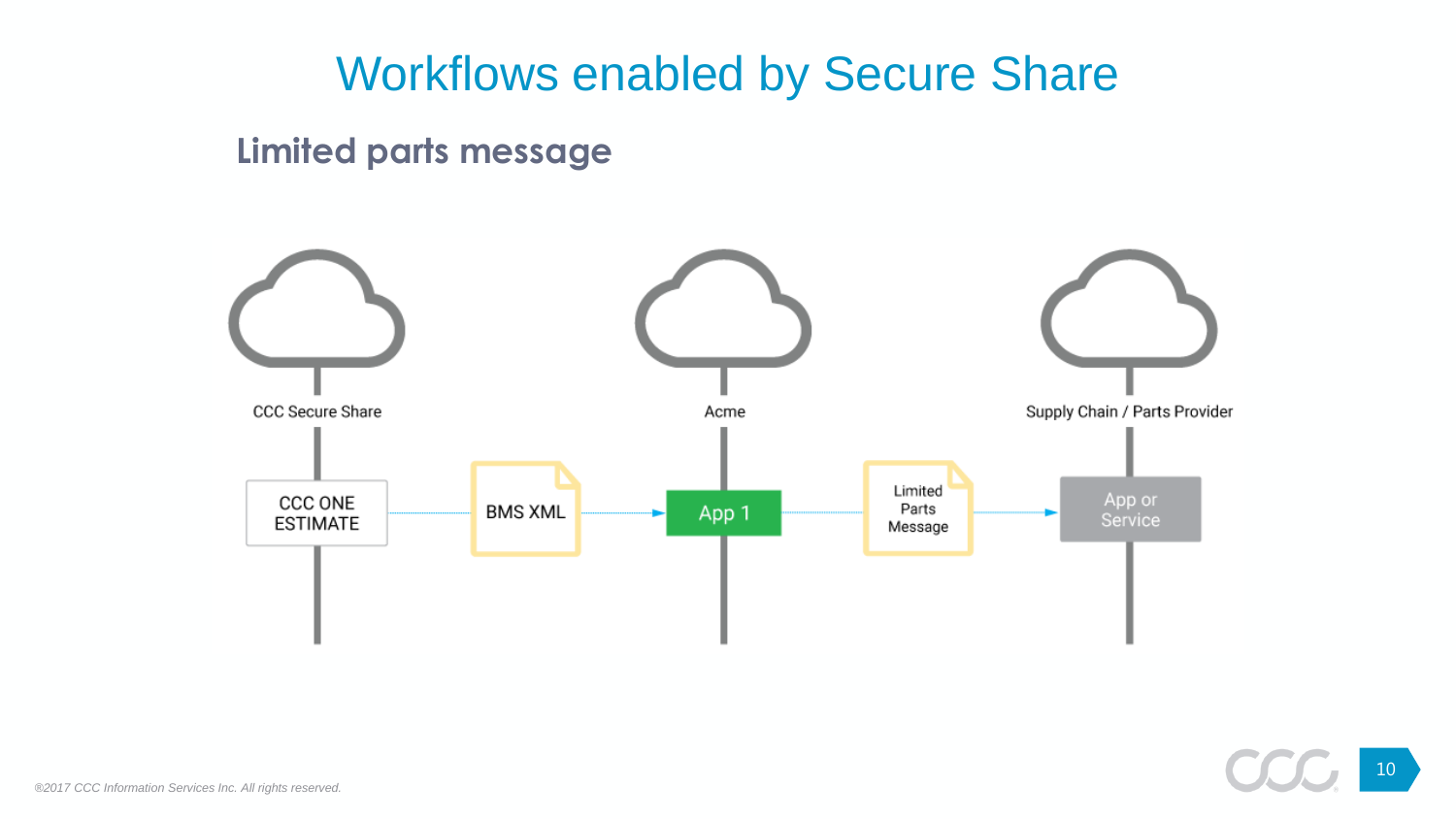**Parts price changes**